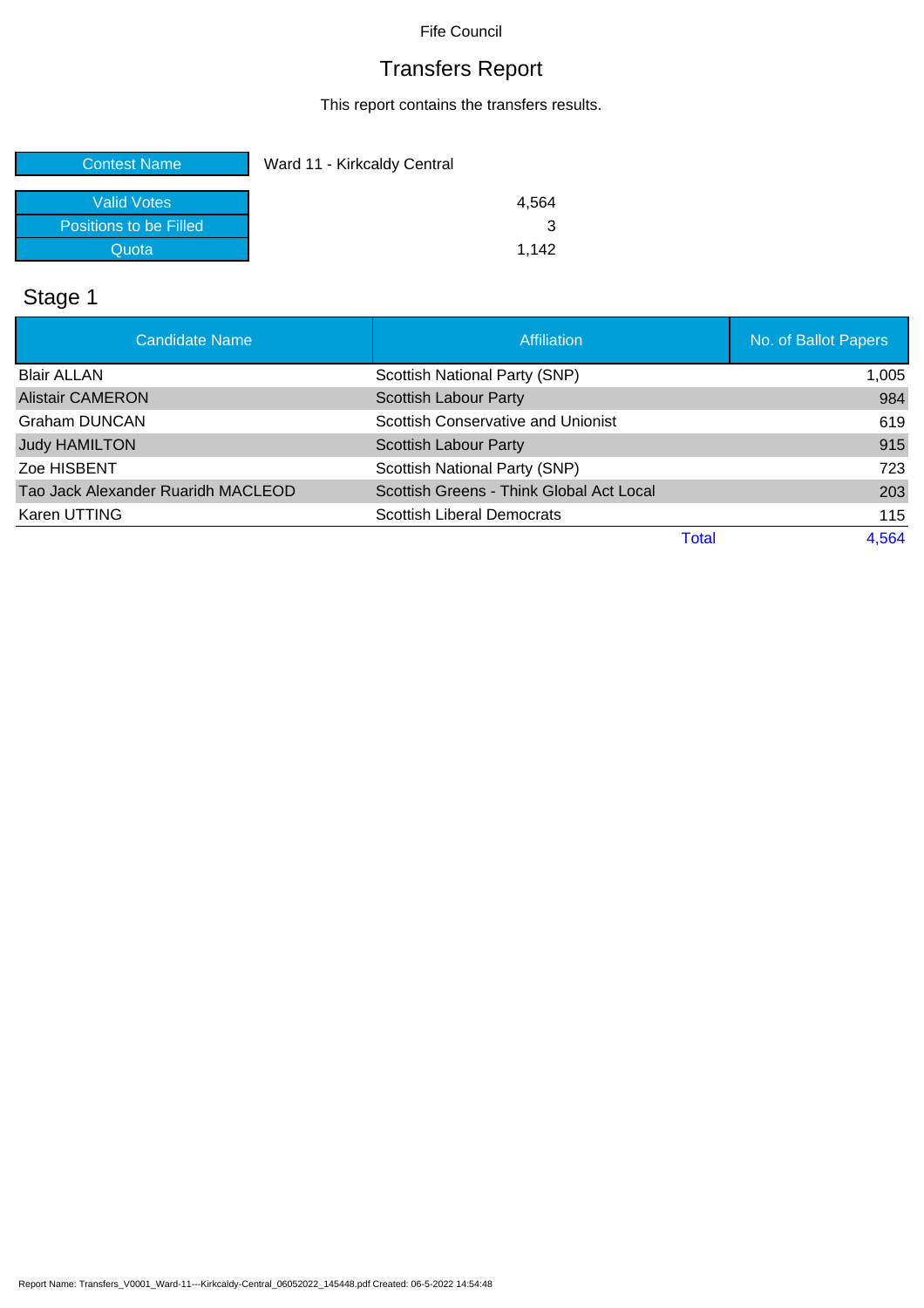# Transfers Report

This report contains the transfers results.

#### Stage 2 - Exclusion of Karen UTTING 115.00000

| Action                                         | No. of Ballot<br><b>Papers</b> | <b>Transfer Value</b> | <b>Votes Transferred</b> |
|------------------------------------------------|--------------------------------|-----------------------|--------------------------|
| Transfer to Blair ALLAN                        | 5                              | 1.00000               | 5.00000                  |
| <b>Transfer to Alistair CAMERON</b>            | 20                             | 1.00000               | 20.00000                 |
| <b>Transfer to Graham DUNCAN</b>               | 23                             | 1.00000               | 23.00000                 |
| Transfer to Judy HAMILTON                      | 23                             | 1.00000               | 23.00000                 |
| Transfer to Zoe HISBENT                        | 2                              | 1.00000               | 2.00000                  |
| Transfer to Tao Jack Alexander Ruaridh MACLEOD | 21                             | 1.00000               | 21.00000                 |
|                                                |                                |                       |                          |
| No further preference                          | 21                             | 1.00000               | 21.00000                 |
| Not transferred due to rounding                |                                |                       | 0.00000                  |
|                                                | Total                          |                       | 115.00000                |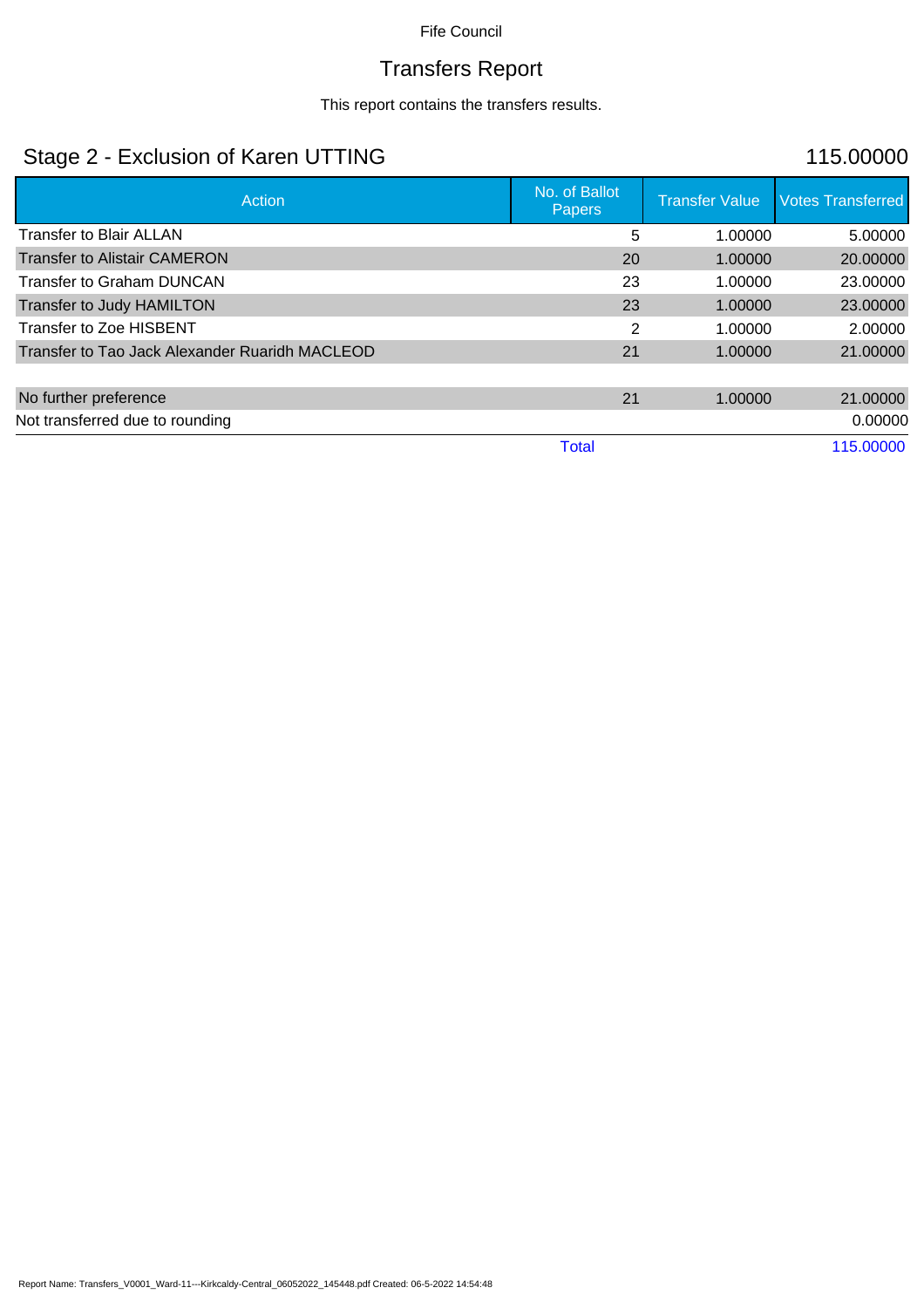#### Transfers Report

This report contains the transfers results.

#### Stage 3 - Exclusion of Tao Jack Alexander Ruaridh MACLEOD 224.00000

| Action                              | No. of Ballot<br>Papers | <b>Transfer Value</b> | <b>Votes Transferred</b> |
|-------------------------------------|-------------------------|-----------------------|--------------------------|
| <b>Transfer to Blair ALLAN</b>      | 37                      | 1.00000               | 37.00000                 |
| <b>Transfer to Alistair CAMERON</b> | 26                      | 1.00000               | 26.00000                 |
| Transfer to Graham DUNCAN           | 10                      | 1.00000               | 10.00000                 |
| Transfer to Judy HAMILTON           | 39                      | 1.00000               | 39.00000                 |
| Transfer to Zoe HISBENT             | 75                      | 1.00000               | 75.00000                 |
|                                     |                         |                       |                          |
| No further preference               | 37                      | 1.00000               | 37.00000                 |
| Not transferred due to rounding     |                         |                       | 0.00000                  |
|                                     | <b>Total</b>            |                       | 224.00000                |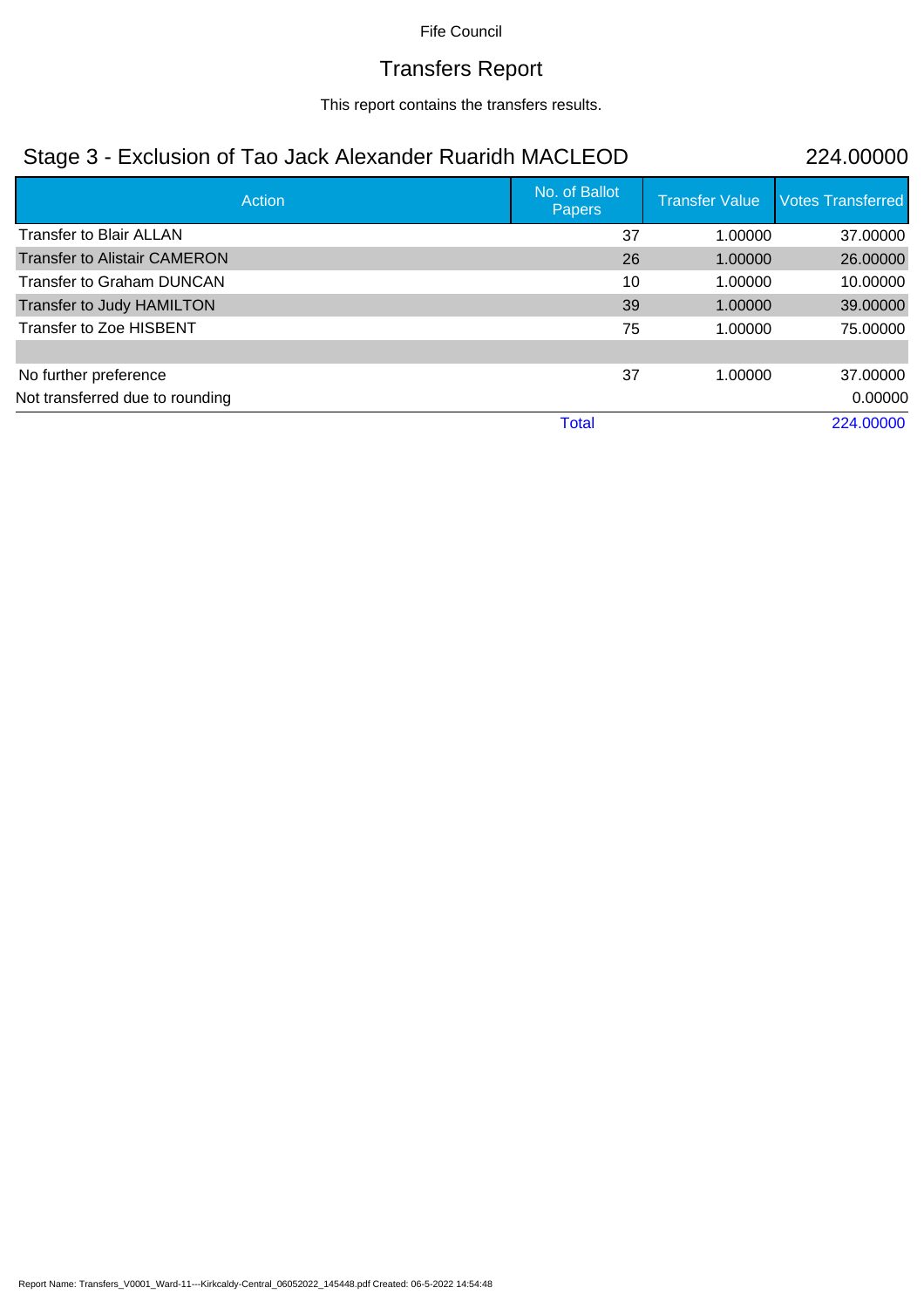# Transfers Report

This report contains the transfers results.

#### Stage 4 - Exclusion of Graham DUNCAN 652.00000

| <b>Action</b>                       | No. of Ballot<br><b>Papers</b> | <b>Transfer Value</b> | <b>Votes Transferred</b> |
|-------------------------------------|--------------------------------|-----------------------|--------------------------|
| <b>Transfer to Blair ALLAN</b>      | 17                             | 1.00000               | 17.00000                 |
| <b>Transfer to Alistair CAMERON</b> | 156                            | 1.00000               | 156.00000                |
| Transfer to Judy HAMILTON           | 181                            | 1.00000               | 181.00000                |
| <b>Transfer to Zoe HISBENT</b>      | 9                              | 1.00000               | 9.00000                  |
|                                     |                                |                       |                          |
| No further preference               | 289                            | 1.00000               | 289,00000                |
| Not transferred due to rounding     |                                |                       | 0.00000                  |
|                                     | Total                          |                       | 652.00000                |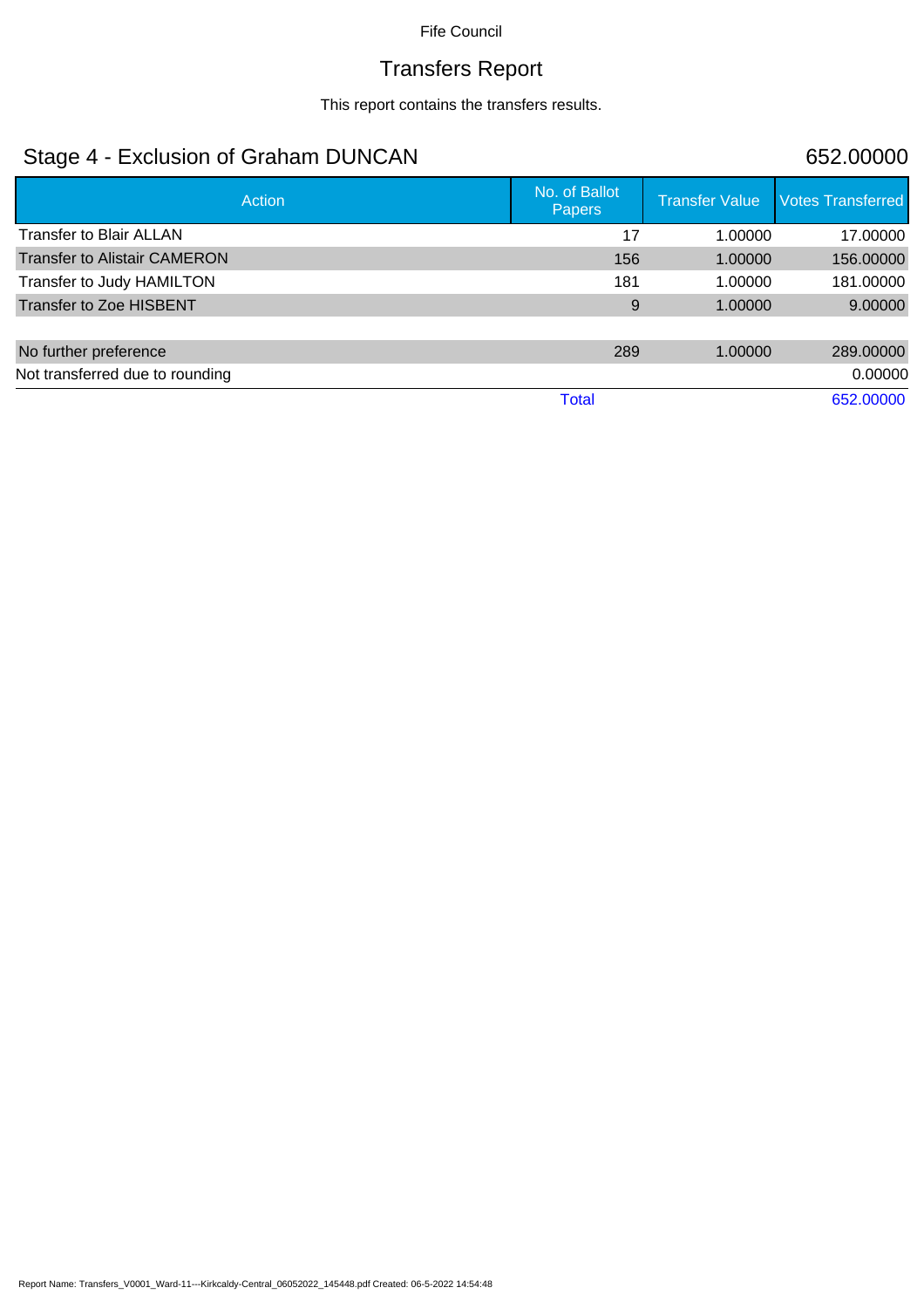# Transfers Report

This report contains the transfers results.

#### Stage 5 - Surplus of Alistair CAMERON 44.00000

| Action                          | No. of Ballot<br><b>Papers</b> | <b>Transfer Value</b> | <b>Votes Transferred</b> |
|---------------------------------|--------------------------------|-----------------------|--------------------------|
| <b>Transfer to Blair ALLAN</b>  | 142                            | 0.03709               | 5.26678                  |
| <b>Transfer to Zoe HISBENT</b>  | 110                            | 0.03709               | 4.07990                  |
| No further preference           | 934                            | 0.03709               | 34.64206                 |
| Not transferred due to rounding |                                |                       | 0.01126                  |
|                                 | <b>Total</b>                   |                       | 44.00000                 |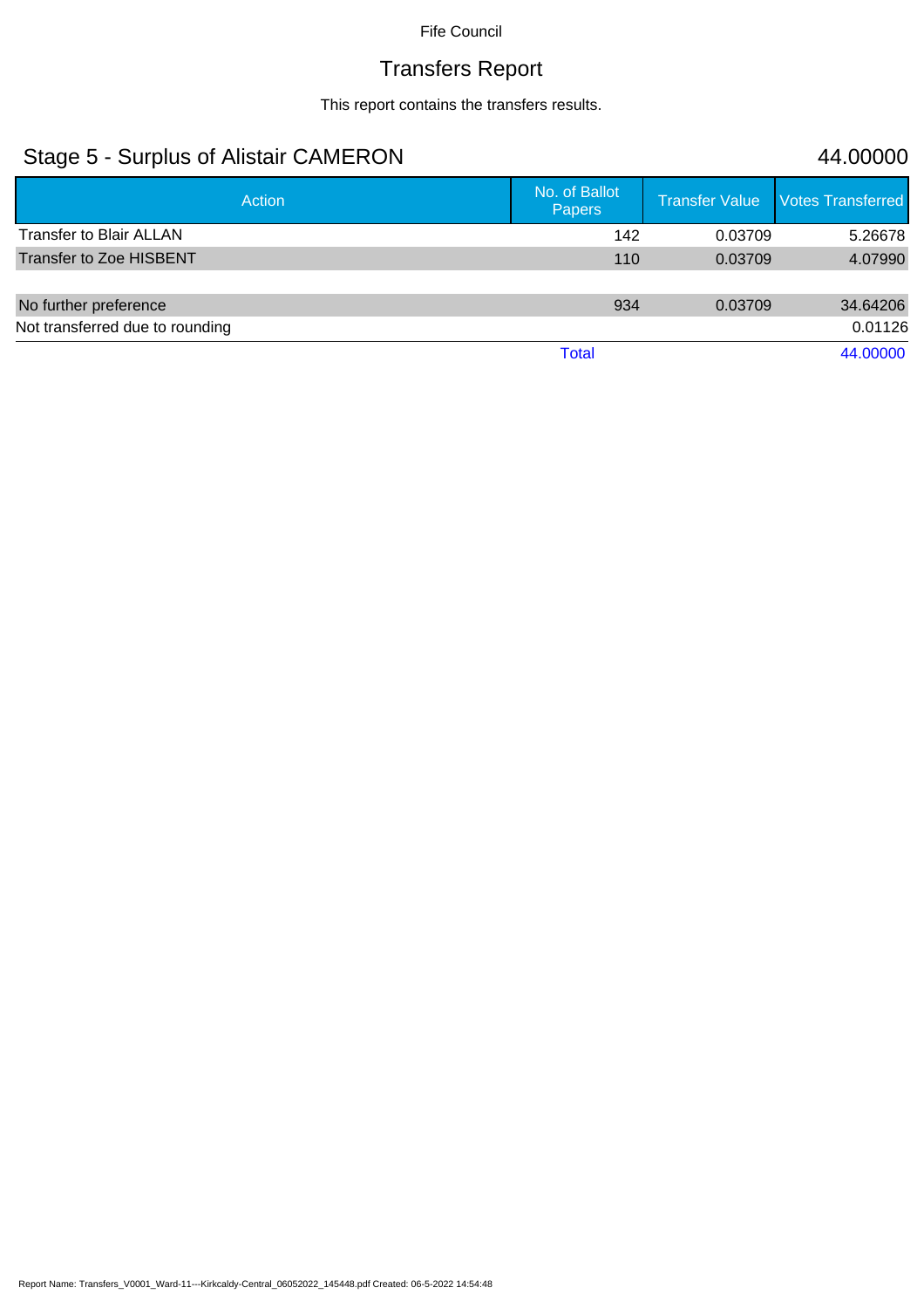#### Transfers Report

This report contains the transfers results.

#### Stage 6 - Surplus of Judy HAMILTON 16.00000 Action No. of Ballot No. of Ballot No. of Ballot No. of Ballot No. of Ballot No. of Ballot No. of Ballot No. of Ballot No. of Ballot No. of Ballot No. of Ballot No. of Ballot No. of Ballot No. of Ballot No. of Ballot No. o Transfer Value Votes Transferred Transfer to Blair ALLAN 1.68482 Transfer to Zoe HISBENT **179** 0.01381 2.47199 No further preference **857** 0.01381 11.83517 Not transferred due to rounding 0.00802 Total 16.00000